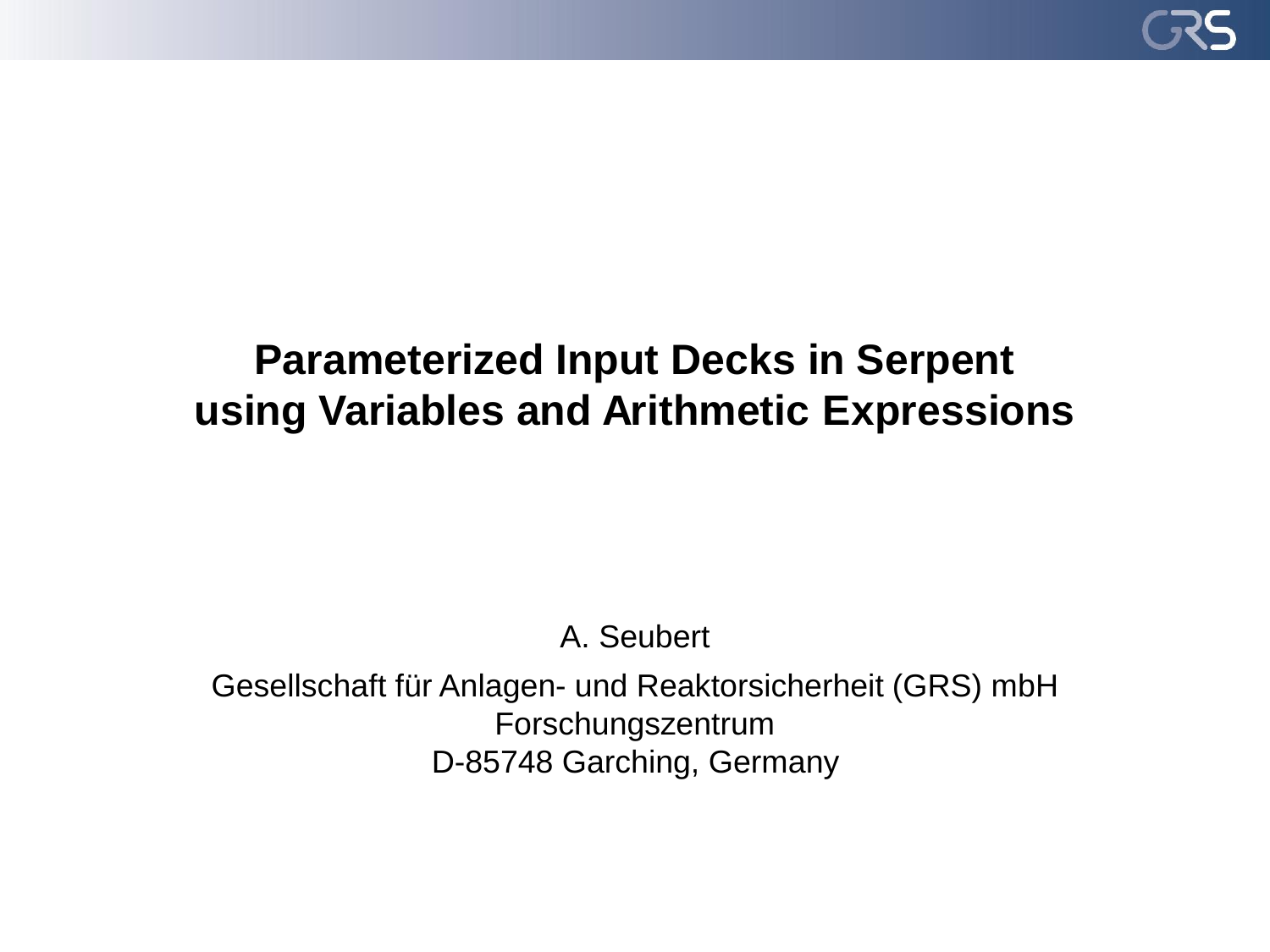

## **Arithemtic expressions and numerical parameters in Serpent**

- Serpent input decks become **more flexible** and are **easier to handle** by making use of **variables** and **arithmetic expressions**.
- Using the delimiters < and >, **numerical parameters can be specified** instead of numbers in a Serpent input deck.
- The string between < and > is **interpreted as an arithmetic expression** and may contain previously defined variables and mathematical functions.
- Parameters defined in a Serpent input file are **available in other inputs** recursively read by the include statement.
- **.** Implemented by an additional C source file and minimum modification of the Serpent input processor.